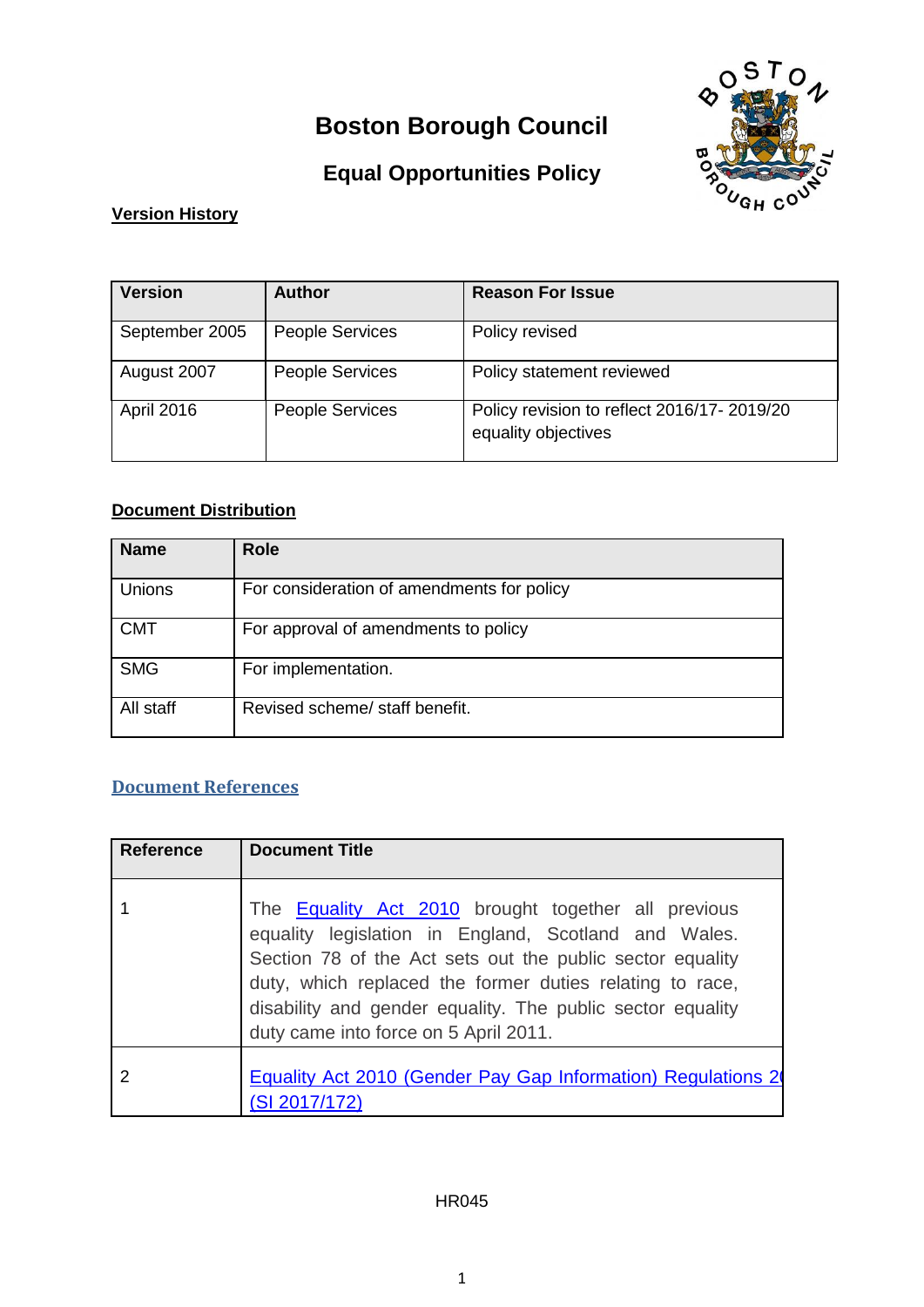#### **Policy Statement**

Boston Borough Council is committed to equal opportunities in employment and service delivery. Our policies and procedures aim to promote an environment that is free from all forms of unlawful discrimination and values diversity. We seek to treat people equally and with dignity and respect. Improving life chances for all is at the heart of what we do.

We will take every reasonable step to ensure that no person will be treated less favourably whether they are an employee, job seeker, contractor, supplier or member of the public. We will take every reasonable step to ensure that no person will be disadvantaged by requirements or conditions that cannot be shown to be justifiable (indirect discrimination) because of: are perceived to be; or, are associated to any of the following:

- Age;
- Disability:
- Gender reassignment;
- Pregnancy and Maternity;
- Marriage and Civil Partnership;
- Race (including colour, nationality, ethnic or national origin);
- Religion/belief or non belief;
- Sex:
- Sexual orientation:
- Trade Union membership or non-membership.

Our Equal Opportunities Policy aims to help all those who work for us to develop their full potential.

We will be proactive in ensuring that this policy is easily accessible by all employees, job seekers and organisations that we work with. We will ensure that equal opportunity is embedded in all of our policies.

#### **Anti-semitism**

Britain has become one of the first countries to use this definition of anti-Semitism, as agreed at a conference of the [International Holocaust Remembrance Alliance](https://www.holocaustremembrance.com/) (IHRA).

The IHRA's definition reads: "Antisemitism is a certain perception of Jews, which may be expressed as hatred toward Jews. Rhetorical and physical manifestations of antisemitism are directed toward Jewish or non-Jewish individuals and/or their property, toward Jewish community institutions and religious facilities."

The council adopts this definition.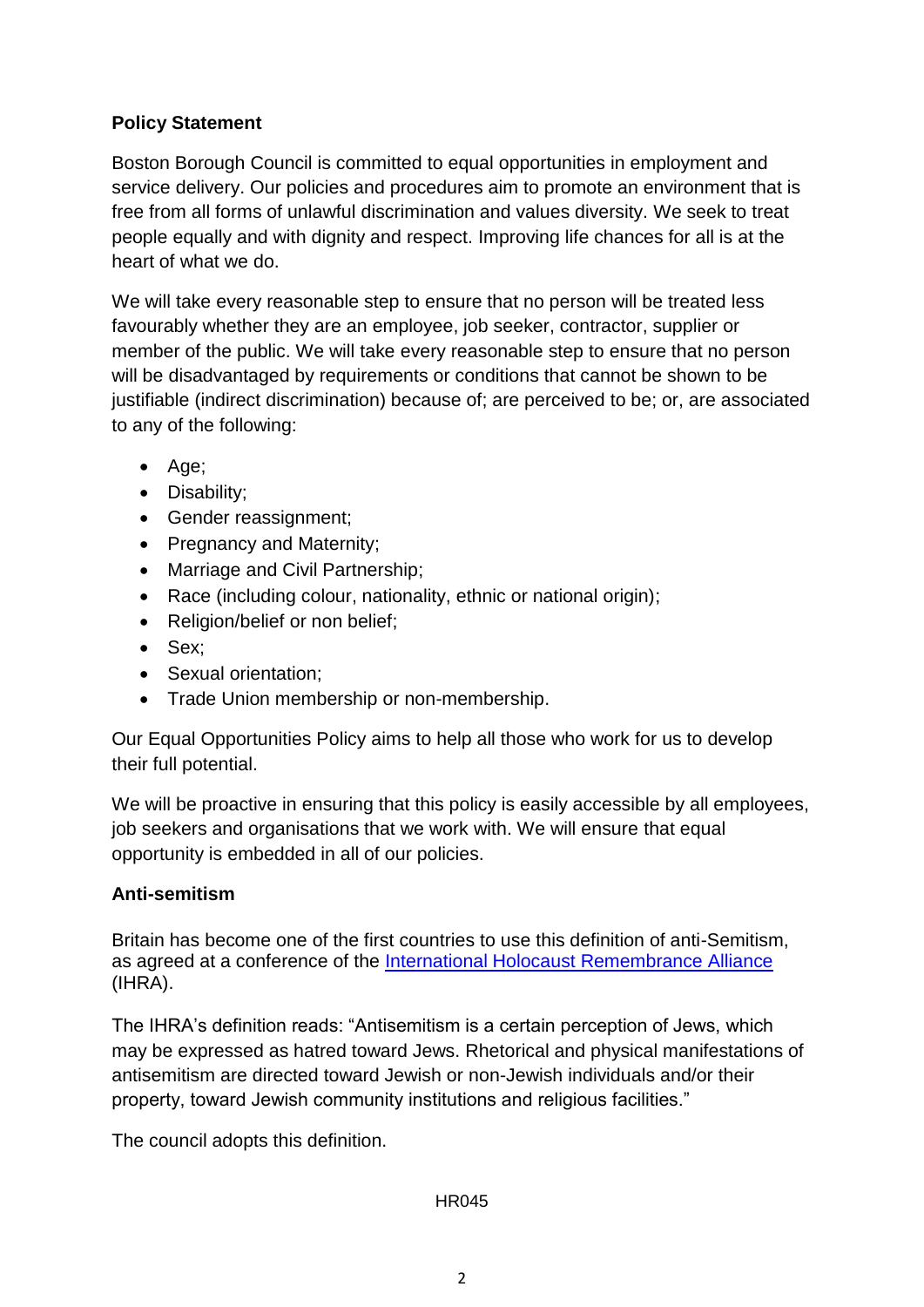## **Equality Objectives 2016-2019**

In setting our equality objectives the priority was to ensure that they were specific, measurable and meaningful. Delivery of the objectives is a long term project for the Equality Board and will be monitored at their quarterly meetings.

Our Equality Objectives for 2016/17-2019/20 are:

- **Equality Data –** ensure our data better provides us with the right insight, evidence and intelligence to make informed decisions that impact on our communities
- **To place equality at the heart of our decision making process –** when we make decisions that are likely to affect people we will assess the impact on equalities
- **Encourage good community relations and active citizenship –** encourage wider participation in the democratic process by working with schools and colleges and encourage more members of the public to attend and participate in public committees and meetings
- **Ensure value for money –** ensure equality objectives are embedded through the procurement & contract life cycle process

## **Implementing our Equal Opportunity Policy**

#### **Recruitment, Selection and Promotion**

Our aim is to encourage the highest quality candidates from all backgrounds to apply and ensure fair and equal treatment throughout the recruitment process.

We will strive to ensure that:

- through recruitment and promotion our workforce better represents the community we serve;
- all posts including secondment and promotion opportunities will be advertised widely to provide equality of opportunity;
- all job applicants who meet the minimum employee specification and inform us that they have a disability are guaranteed an interview in line with the Disability Confident accreditation;
- where appropriate we will ask candidates whether reasonable adjustments are required prior to the interview and take this into consideration when arranging interviews;
- all applicants will be asked to complete an equal opportunities monitoring form (this will not be made available to the selection panel but will be used to ensure the policy is being implemented);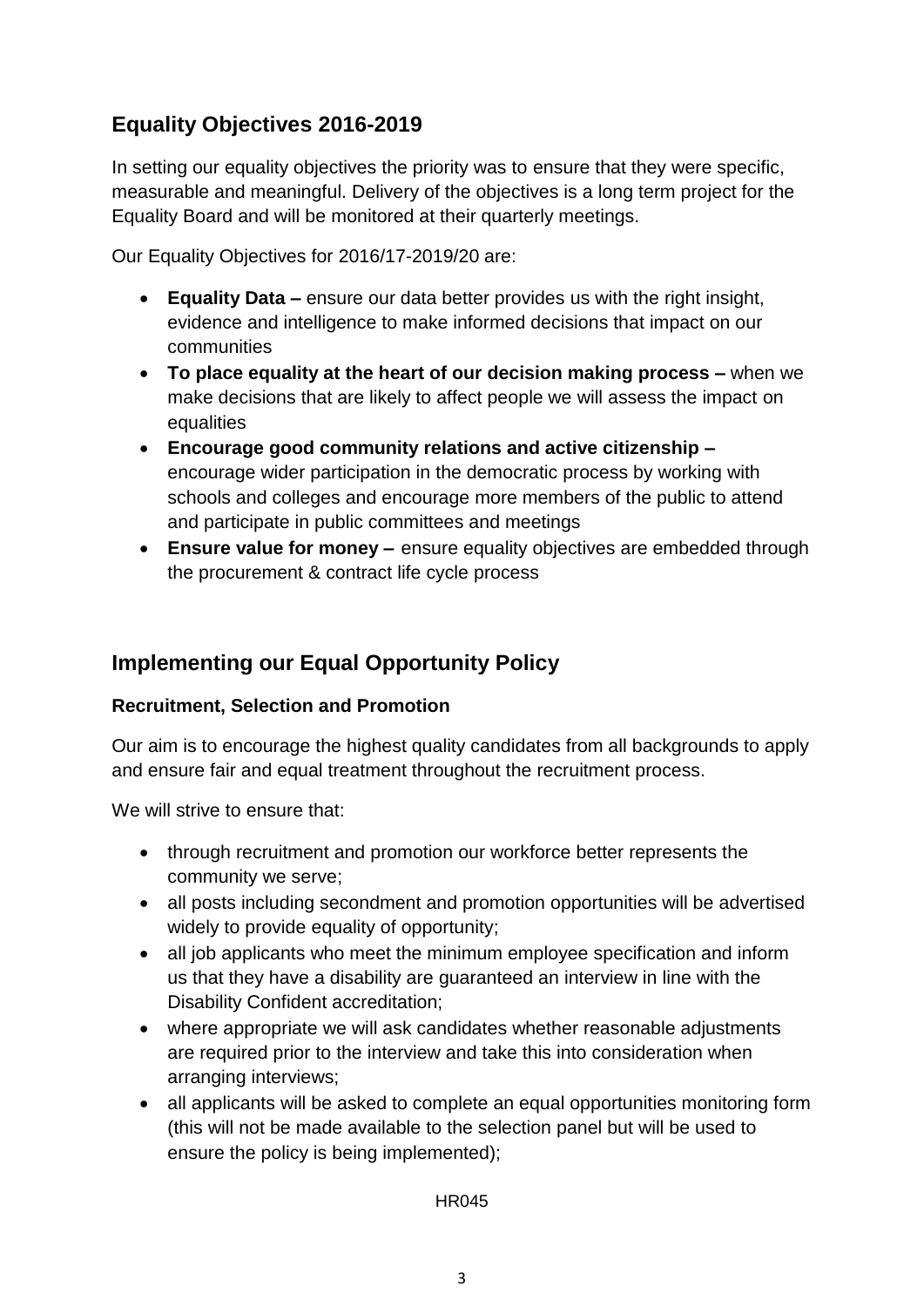- all employees will be recruited and promoted on the basis of ability applying measurable job related criteria consistently to all candidates and recording selection criteria and reasons for selection or rejection of candidates; and
- all staff involved in recruitment and selection have had appropriate training.

### **Learning and Development**

By providing fair access to learning, development and career progression we will encourage all employees to reach their full potential.

We will strive to ensure that:

- all employees are encouraged to invest in their development and consider opportunities to develop their competencies and skills;
- learning opportunities for employees are appropriate and accessible in line with organisation and job related needs;
- wherever possible learning and development programmes are planned to include the needs of part time and operational staff; and
- learning and development programmes are designed to suit a variety of learning styles to encourage participation.

#### **Pay, Terms and Conditions**

Policies covering pay, benefits, grades and terms and conditions are devised and implemented with regard to equal opportunity.

We will strive to ensure that:

- terms and conditions are non-discriminatory and applied fairly and consistently to all staff;
- flexible working will be promoted wherever possible to try to balance individual staff circumstances with the needs of the organisation; and
- reasonable adjustments for those with a disability are considered in a fair and open manner.

#### **Discipline and Grievance**

We are working towards an environment that is inclusive and where no form of discrimination is tolerated.

We will strive to ensure that:

 discrimination, harassment or victimisation of employees or service users is treated as a disciplinary offence and dealt with under the dignity at work procedures;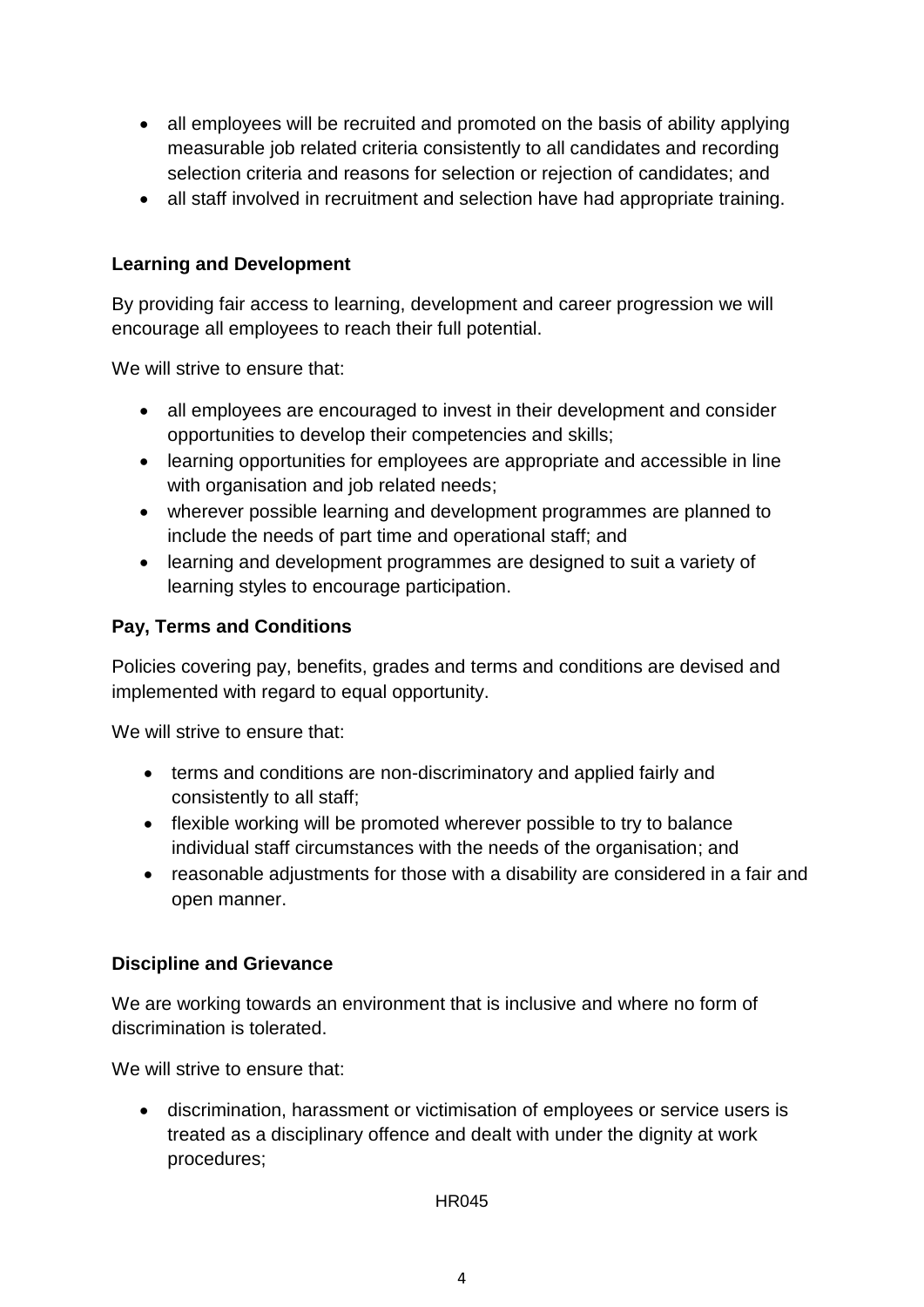- any complaints of discrimination, victimisation or harassment are dealt with promptly in a fair and transparent manner;
- support is provided to any employee who is the victim of harassment or bullying during the course of their employment; and
- disciplinary rules and standards are applied consistently to all employees.

#### **Service Delivery**

We want our services to be accessible to all, and will take into consideration the different needs of members of our community to achieve this.

We will strive to ensure that:

- front line staff are comfortable with dealing with people with different abilities and from different cultures;
- we pay due regard to our Public Sector Equality Duties by ensuring that any key decisions, policies and procedures are analysed to determine any equality impacts;
- our contracts and agreements give due regard to equality particularly in accordance with procurement procedures; and
- we work with partners to prevent and eliminate discrimination.

### **Monitoring and Evaluation**

We will regularly monitor and review information to measure the effectiveness of this policy.

We will strive to ensure that:

- all policies and procedures that impact on employees and residents are analysed to determine any equality impacts;
- confidential records of employees and applicants are maintained in order to monitor equality of opportunity across the council; and
- data collected for the purpose of equality monitoring is analysed on an annual basis and published on the our website annually in line with legislation.

## **Roles and Responsibilities**

#### **Elected Members responsibilities**

 Formulating and determining policies with regard for the positive impact of equality of opportunity.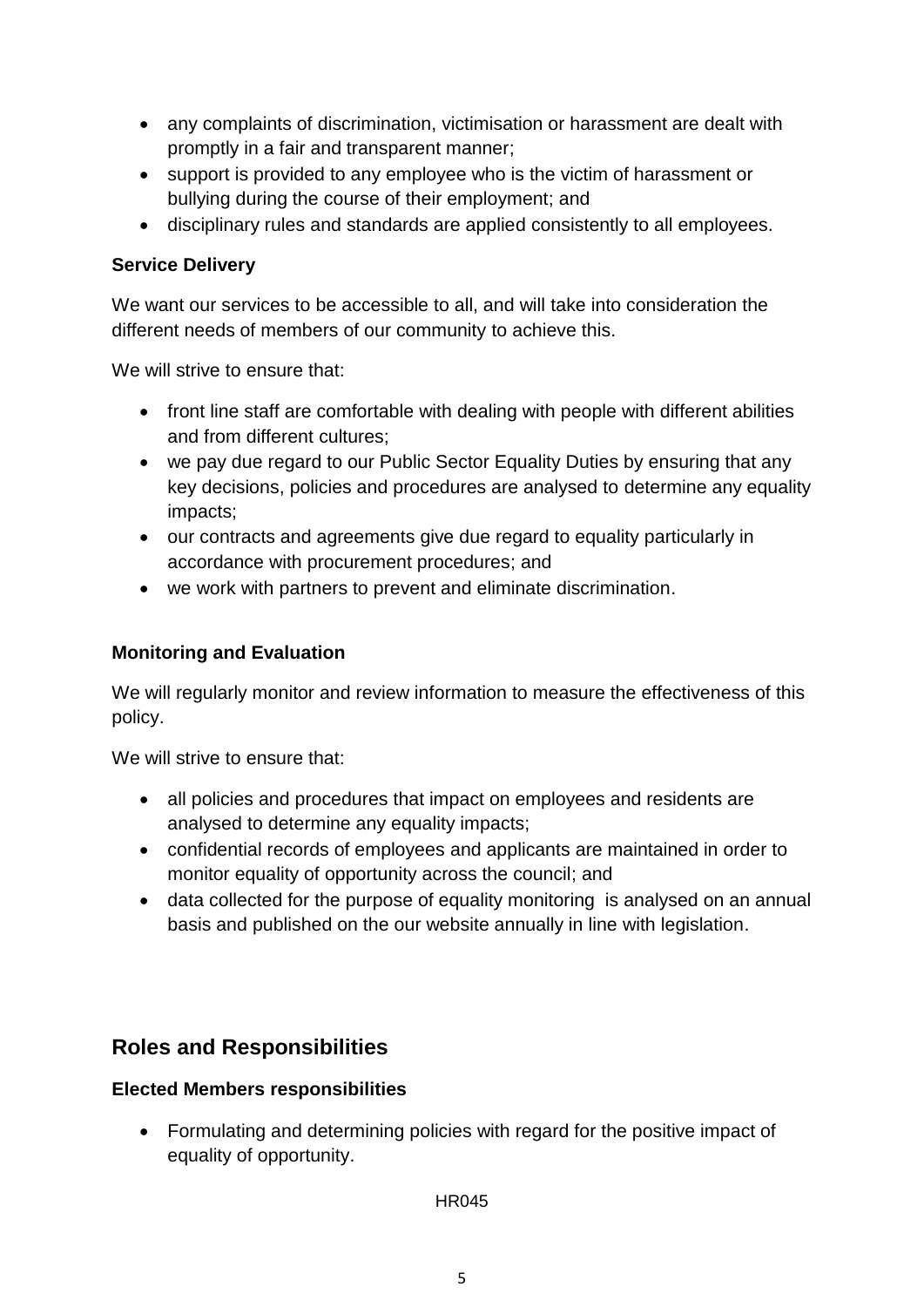• Participating in the Corporate Equality Board to drive and maintain improvements in equal opportunities.

#### **Corporate Management Team responsibilities**

- Developing strategic measures and policies to ensure equality across all employment issues within the Council.
- Instigating action to address areas of concern highlighted by trends or patterns in monitoring data.
- Encouraging continued regard for all equal opportunities issues at a strategic level within the Authority with reference to employment and service delivery.
- Encouraging businesses within the Borough or others that provide services to the Council to establish and develop positive and effective equal opportunities policies.
- Ensuring that contractors comply with this policy.
- Dealing with any individual, group or service of the Council which behaves in a way which undermines the spirit of this policy.
- Ensuring complaints are investigated in a fair and effective way.
- Ensuring that all services provided to the community have regard, as far as practicable, to the particular needs and circumstances of individuals or groups.
- Working with users in an appropriate way to continually review the quality of the services delivered across a diversity of needs.
- Working within current legislation to establish that contractors providing services to the Council have due regard to equal opportunity issues.

#### **Manager and Supervisor responsibilities**

- Complying with legislation and with this policy at a practical level through their actions in recruitment, training, development, discipline and general management of employees.
- Encouraging good practices by the people they manage and for dealing appropriately with breaches of this policy.

#### **Employee responsibilities**

- Acting within the laws relating to equal opportunities and other codes of conduct and policies adopted by the Council which govern acceptable behaviour.
- Complying, as a contractual duty, with this policy as a whole and in doing so, ensuring its application on a day to day basis.

#### **People Services responsibilities**

 Ensuring all employees, managers and Members receive equal opportunities training.